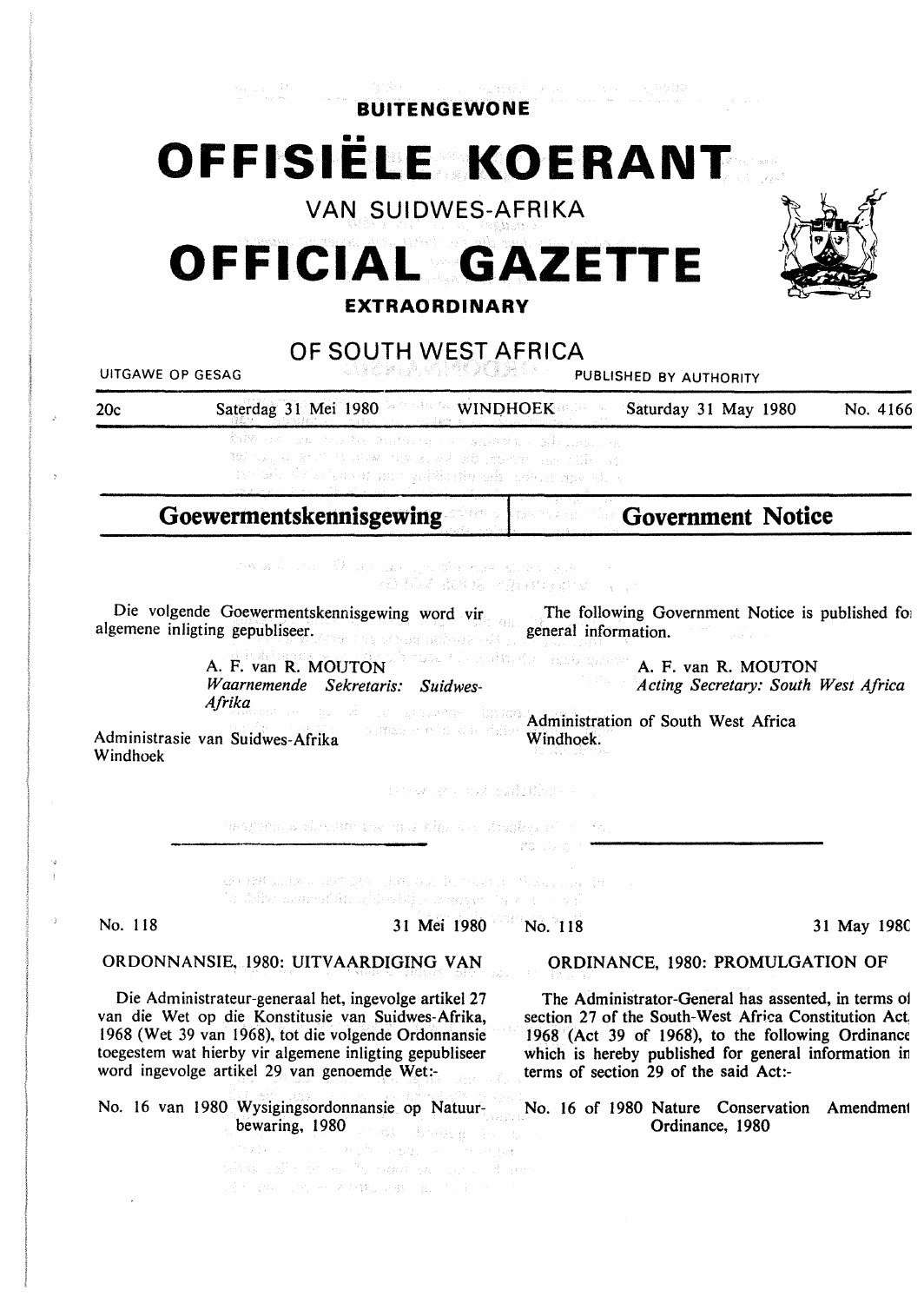#### **Ordonnansie No. 16 van 1980 WYSIGINGSORDONNANSIE OP NATUUR-BEWARING, 1980**

*(Goedgekeur 27 Mei 1980) (Afrikaanse teks deur die Administrateur-generaal onderteken) (Datum van inwerkingtreding 31 Mei 1980)* 

新籍 森 炉 (の)警 に 九 朝

## **ORDONNANSIE**

Tot wysiging van die Ordonnansie op Natuurbewaring, 1975, betreffende kontrakte vir die verhuring van jagregte; die verlening van permitte vir die jag van wild ter wille van trofee; die kwes van wild tydens 'n jag ter wille van trofeë; die uitreiking van lisensies vir die vervaardiging van artikels uit trofeë en vir die verkoop van trofee en verwerkte trofee; en om voorsiening te maak vir bykomstige aangeleenthede.

Die Wetgewende Vergadering van die Gebied Suidwes-Afrika VERORDEN SOOS VOLG:-

l. Artiket 35 van die Ordonnansie op Natuurbewaring, 1975 (hieronder die Hoofordonnansie genoem), word hierby gewysig deur subartikel (2) deur die volgende subartikel te vervang: Array Respublica

"(2) Enige kontrak waarkragtens die reg om jagbare wild, jagbare wildvoëls of uitheemse wild te jag, verhuur word. moet -

- (a) 'n skriftelike kontrak wees;
- (b) vir 'n tydperk van minstens ses maande aangegaan word; en
- (c) uitdruklik aandui of sodanige reg betrekking het op jagbare wild, jagbare wildvoëls, uitheemse wild, of twee of meer daarvan.".

2. Artikel 36 van die Hoofordonnansie word hierby gewysig -·

(a) deur subartikel (1) deur die volgende subartikel te vervang: osa suitaile: ambore

" (I) (a) Ondanks enige andersluidende bepalings in hierdie Ordonnansie vervat, kan die Uit-

voerende Komitee enigiemand vanuit enige land of gebied, toelaat om kragtens 'n permit verleen deur die Uitvoerende Komitee die soort of soorte wild, en die hoeveelheid (maar hoogstens twee) van elke

Strandar

Wysiging van artikel 36 **van Ordonnansie 4 van**  1975. te dan ing mengenak berkilasi

Wysiging van artikel 35 **van Ordonnansie 4 van** 

1975.

i vir  $\mathcal{W}^{n-3,1} \cap \mathcal{W}^{n}(\widetilde{\mathcal{W}}_{n-1}) \cap \mathcal{W}^{n-1,0}(\mathcal{W})$ 

원학 전 소리

Alba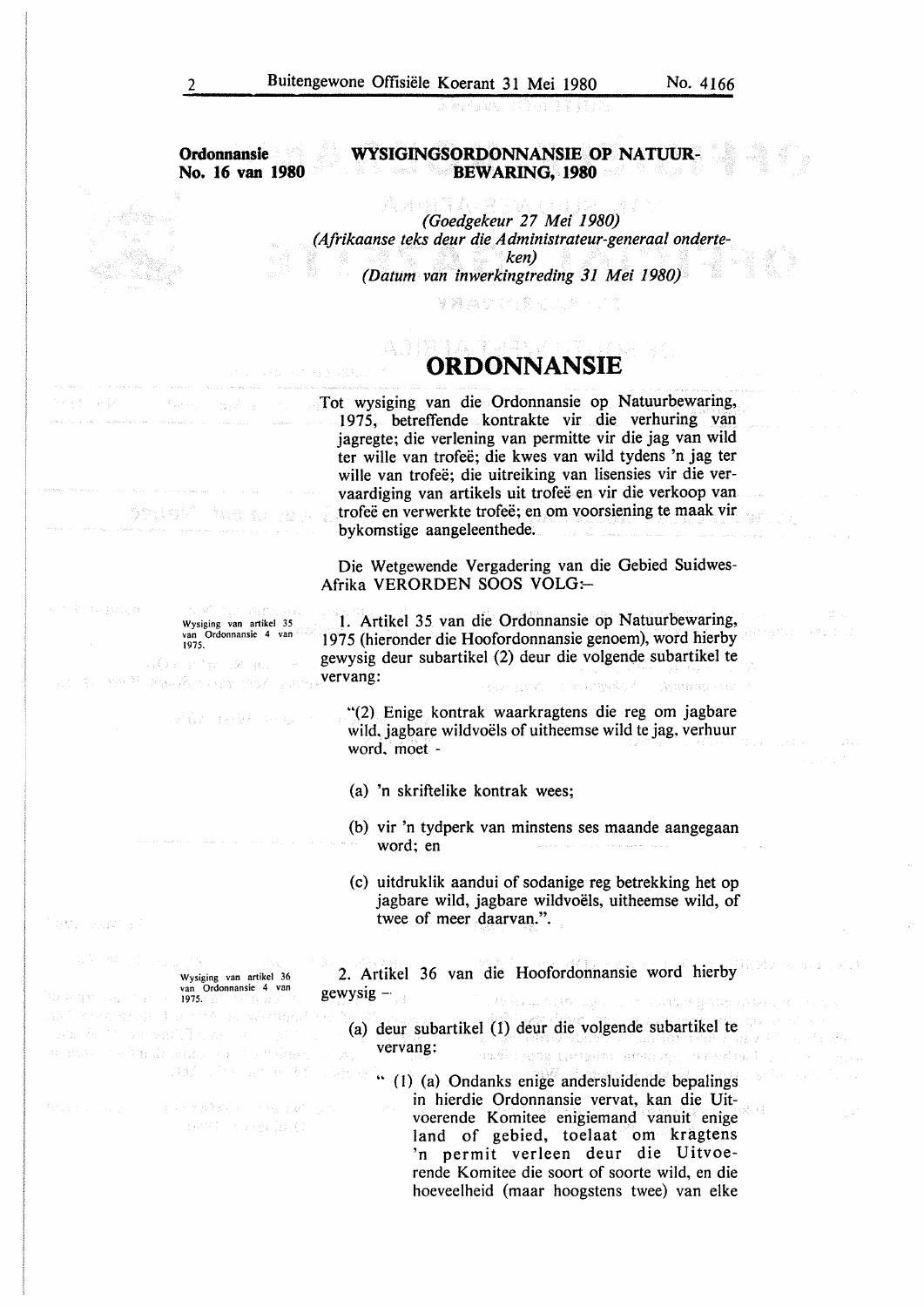iga Pas

#### **NATURE CONSERVATION AMENDMENT Ordinance ORDINANCE, 1980**

*(Assented to 27 May 1980) (Afrikaans text signed by the Administrator-General) (Date of commencement 31 May 1980)* 

### **ORDINANCE**

ายราวอังการทำงาน การ 18 สถานราวารส*ถาม โดย การ*สถา

a di kilimatan kasar di kacamatan Santan

To amend the Nature Conservation Ordinance, 1975, in regard to contracts for the lease of hunting rights; the granting of permits for the hunting of game for the sake of trophies; the wounding of game during a hunt for the sake of trophies; the issue of licences for the manufacture of articles from trophies, and for the sale of trophies and adapted trophies; and to provide for incidental matters.

BE IT **ORDAINED** by the Legislative Assembly for the Territory of South West Africa, as follows:-

I. Section 35 of the Nature Conservation Ordinance, 1975 (hereinafter referred to as the principal Ordinance), is hereby amended by the substitution for subsection (2) of the following subsection:

"(2) Any contract in terms of which the right to hunt huntable game, huntable game birds or exotic game is

awar Pelasawa

leased. shall -

(a) be a written contract;

(b) be entered into for a period of at least six months; and

2. Section 36 of the principal Ordinance is hereby Amendment of section 36 amended -

**Ordinance 4 of 1975.** 

(a) by the substitution for subsection (1) of the following subsection:

" (I) (a) Notwithstanding anything to the contrary nas Kaapst in this Ordinance contained, the Executive Committee may allow any person from any country or territory under a permit granted by the Executive Committee to hunt the species of game, and the number (but not exceeding two) of each such species deter-

Amendment of section 35 of Ordinance 4 of 1975.

<sup>(</sup>c) indicate explicitly whether such right refers to huntable game, huntable game birds, exotic game, or two or more thereof.".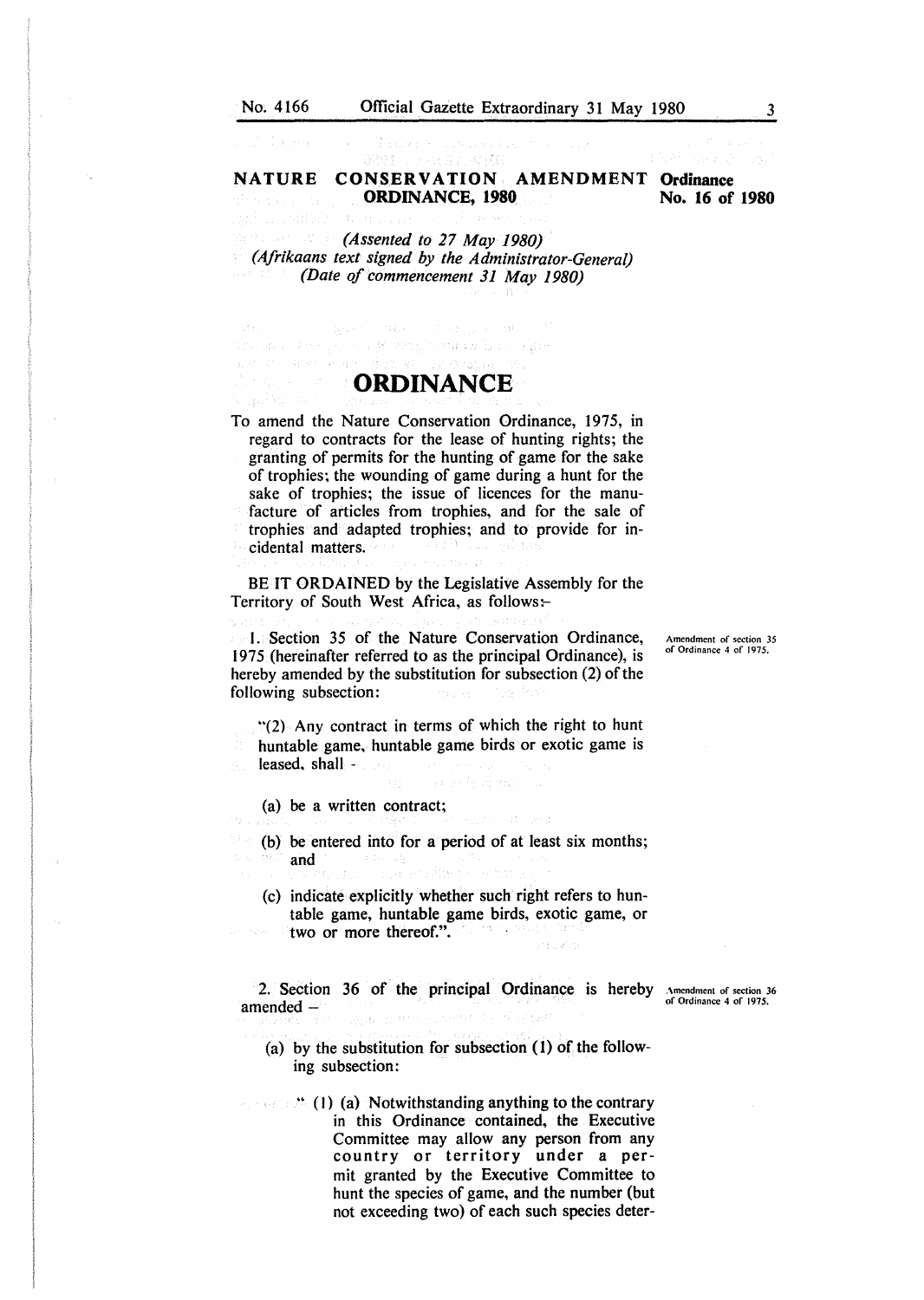$\tilde{\chi}$ 

| Ordonnansie<br>No. 16 van 1980                                                                      | WYSIGINGSORDONNANSIE OP NATUUR-<br>BEWARING, 1980                                                                                                                                                                                                                                                                                                                                                                                                                                                                                                                      |
|-----------------------------------------------------------------------------------------------------|------------------------------------------------------------------------------------------------------------------------------------------------------------------------------------------------------------------------------------------------------------------------------------------------------------------------------------------------------------------------------------------------------------------------------------------------------------------------------------------------------------------------------------------------------------------------|
| $\mathcal{L}_{\text{max}} = \mathcal{L}_{\text{max}}$ , where $\mathcal{L}_{\text{max}}$<br>450 日本学 | (biline Agostaf)<br>sodanige soort, wat deur die Uitvoerende<br>Komitee bepaal en in sodanige permit vermeld<br>word, ter wille van trofeë in die Gebied te jag:<br>Met dien verstande dat sodanige permit slegs<br>tydens die jagseisoen aan persone vanuit die<br>Gebied of die Republiek van Suid-Afrika<br>verleen word.                                                                                                                                                                                                                                           |
|                                                                                                     | (b) By die toepassing van paragraaf (a) word<br>enige wild waarop geskiet is kragtens 'n permit<br>verleen ingevolge daardie paragraaf en wat<br>gekwes is toe aldus daarop geskiet is, in alle<br>opsigte geag kragtens sodanige permit gejag te<br>which are <b>wees."</b> I say to see the start of the control of<br>ov skrijet gadani for som har sai 20.4340. En tener<br>(b) deur die volgende subartikel na subartikel (2) in te<br>a, p<br>The cor <b>voeg:</b> a gainate changing spiles on mode consider the<br>and the will expeal to book of pasts of the |
|                                                                                                     | (2A) (a) Niemand mag enige artikels in die<br>and the second second general of gedeeltelik uit 'n trofee of trofeë ver-<br>vaardig met die doel om dit te verkoop nie ten-<br>sy hy as 'n vervaardiger van artikels uit trofeë<br>and the ingevolge hierdie artikel gelisensieer is.<br>as wellower sensible a see that the present the                                                                                                                                                                                                                                |
|                                                                                                     | (b) Niemand mag enige trofeë of verwerkte trofeë<br><b>Example 2018</b> verkoop, te koop aanbied of vir die doel van<br><b>Example 21 Contract Verkoop uitstal nie tensy hy as 'n verkoper van</b><br>trofeë en verwerkte trofeë ingevolge hierdie ar-<br>tikel gelisensieer is. The contract procedure                                                                                                                                                                                                                                                                |
|                                                                                                     | (c) Die lisensies in paragrawe (a) en (b) beoog<br>and the subsequent of the Uitvoerende Komitee uitgereik<br>in die voorgeskrewe vorm en teen betaling van<br>die voorgeskrewe gelde.                                                                                                                                                                                                                                                                                                                                                                                 |
|                                                                                                     | 计加工 海边区 机加工<br>(d) Die lisensies wat kragtens hierdie subartikel<br>vereis word, kom nie in die plek van nie maar<br>is aanvullend by enige ander permit, lisensie,<br>registrasie, goedkeuring, toestemming of vry-<br>stelling wat by wet vereis word."; en<br>reynay.                                                                                                                                                                                                                                                                                               |
|                                                                                                     | gys, mans, szóc met c'houet cen<br>(c) deur subartikel (5) deur die volgende subartikel te<br>vervang:                                                                                                                                                                                                                                                                                                                                                                                                                                                                 |
| 医心包 医心血管 经未定期<br>$\sim 10^4$ and $\sigma$                                                           | (5) Iemand wat 'n bepaling van hierdie artikel of<br>enige voorwaarde, vereiste of beperking van 'n per-<br>mit, lisensie of toestemming ingevolge hierdie ar-<br>tikel verleen, oortree of versuim om daaraan te vol-<br>doen, is aan 'n misdryf skuldig.".<br>39 B. Gal                                                                                                                                                                                                                                                                                              |
| Kort titel.                                                                                         | 3. Hierdie Ordonnansie heet die Wysigingsordonnansie<br>op Natuurbewaring, 1980. assairs and a<br>(日本) アイランド という結果 マガサー ねりおいひだ                                                                                                                                                                                                                                                                                                                                                                                                                                         |

 $\sim$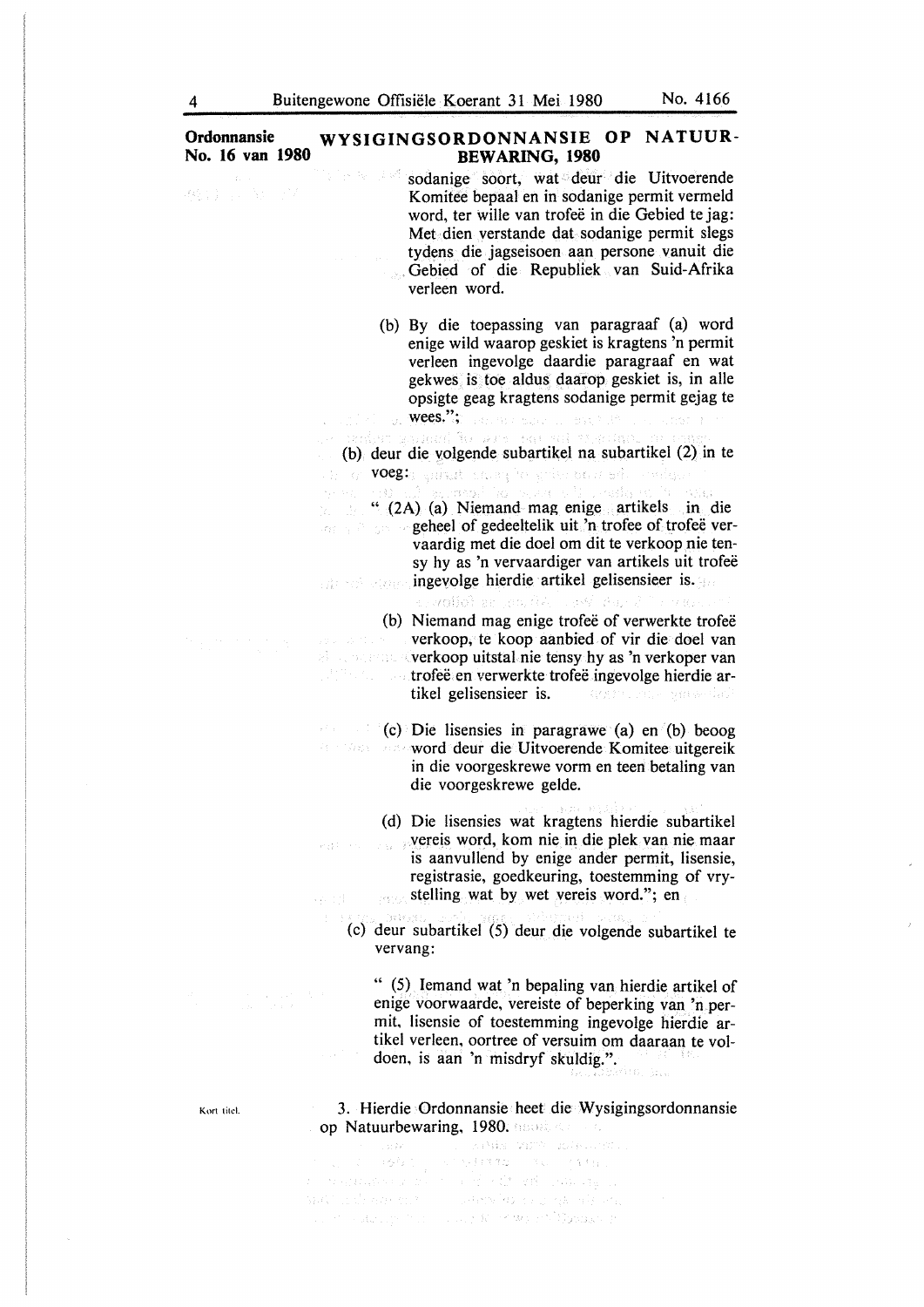#### **NATURE CONSERVATION AMENDMENT Ordinance ORDINANCE, 1980**

mined by the Executive Committee and mentioned in such permit, in the Territory for the sake of trophies: Provided that such permit shall be granted to persons from the Territory or the Republic of South Africa only during the hunting season.

- (b) For the purposes of paragraph (a) any game that has been shot at by virtue of a permit granted under that paragraph, and that was wounded when thus being shot at, shall in all respects be regarded as having been hunted by virtue of such permit.";
- (b) by the insertion after subsection (2) of the following subsection:
	- " (2A) (a) No person shall manufacture any articles either wholly or partially from a trophy or trophies for the purpose of sale unless he is licensed under this section as a manufacturer of articles from trophies.
	- (b) No person shall sell, offer for sale or display for the purpose of sale any trophies or adapted trophies unless he is licensed under this section as a seller of trophies and adapted trophies.
	- (c) The licences contemplated in paragraphs (a) and (b) shall be issued by the Executive Committee in the prescribed form and against payment of the prescribed fees.
	- (d) The licences required under this subsection shall not be in lieu of but supplementary to any other permit, licence, registration, approval, permission or exemption required by law."; and
- (c) by the substitution for subsection (5) of the following subsection:

"(5) Any person who contravenes or fails to comply with any provision of this section or any condition, requirement or restriction of a permit. licence or permission granted in terms of this section, shall be guilty of an offence.".

3. This Ordinance shall be called the Nature Conservation Amendment Ordinance, 1980.

Short title.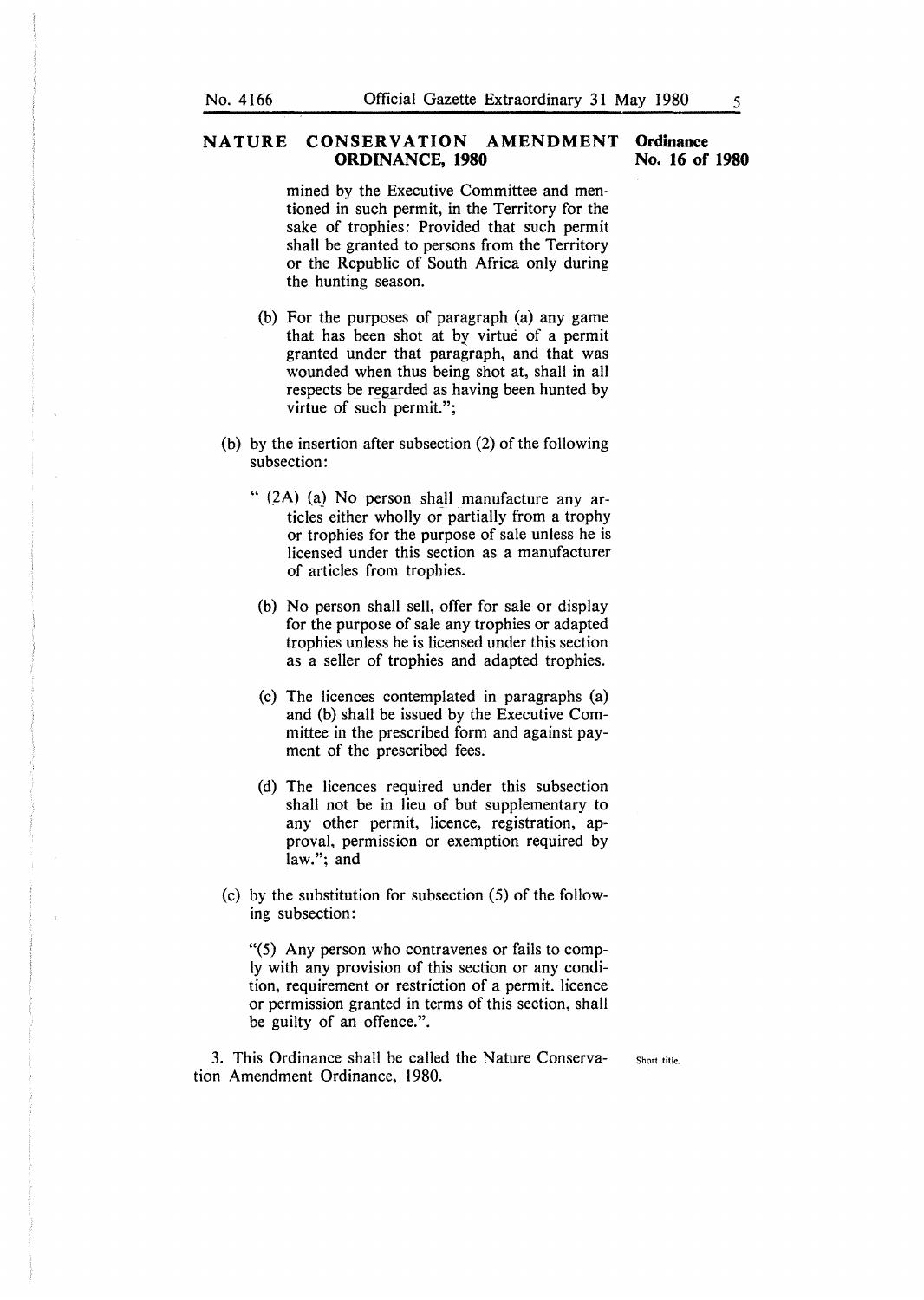$\label{eq:2.1} \begin{split} \sigma_{\rm{eff}}(x) \cdot \nabla_{\rm{eff}}(x) \cdot \nabla_{\rm{eff}}(x) \cdot \nabla_{\rm{eff}}(x) \cdot \nabla_{\rm{eff}}(x) \cdot \nabla_{\rm{eff}}(x) \cdot \nabla_{\rm{eff}}(x) \cdot \nabla_{\rm{eff}}(x) \cdot \nabla_{\rm{eff}}(x) \cdot \nabla_{\rm{eff}}(x) \cdot \nabla_{\rm{eff}}(x) \cdot \nabla_{\rm{eff}}(x) \cdot \nabla_{\rm{eff}}(x) \cdot \nabla_{\rm{eff}}(x)$ 

 $\label{eq:3.1} \begin{split} \mathcal{G}^{(1)}(t) = \mathcal{G}^{(1)}(t) = \mathcal{G}^{(1)}(t) = \mathcal{G}^{(1)}(t) = \mathcal{G}^{(1)}(t) = \mathcal{G}^{(1)}(t) = \mathcal{G}^{(1)}(t) = \mathcal{G}^{(1)}(t) = \mathcal{G}^{(1)}(t) = \mathcal{G}^{(1)}(t) = \mathcal{G}^{(1)}(t) = \mathcal{G}^{(1)}(t) = \mathcal{G}^{(1)}(t) = \mathcal{G}^{(1)}(t) = \mathcal{G}^{(1)}$ 

 $\begin{split} \mathcal{R}_{\mathcal{G}}^{\mathcal{G}}(\mathcal{G}) = \mathcal{R}_{\mathcal{G}}^{\mathcal{G}}(\mathcal{G}) = \mathcal{R}_{\mathcal{G}}^{\mathcal{G}}(\mathcal{G}) = \mathcal{R}_{\mathcal{G}}^{\mathcal{G}}(\mathcal{G}) = \mathcal{R}_{\mathcal{G}}^{\mathcal{G}}(\mathcal{G}) = \mathcal{R}_{\mathcal{G}}^{\mathcal{G}}(\mathcal{G}) = \mathcal{R}_{\mathcal{G}}^{\mathcal{G}}(\mathcal{G}) = \mathcal{R}_{\mathcal{G}}^{\mathcal{G}}(\mathcal{G}) = \mathcal{R}_{\$ 

and who typical and control of a make their

 $\label{eq:1} \begin{split} \mathcal{L}_{\text{max}}(\text{d} \hat{\text{u}}) &\text{for } \hat{\text{u}} \in \mathcal{M}(\text{d} \text{u}^{\text{th}}) \text{,} \\ \mathcal{M}_{\text{max}}(\text{d} \text{u}^{\text{th}}) &\text{for } \hat{\text{u}} \in \mathcal{M}(\text{d} \text{u}^{\text{th}}) \text{,} \\ \mathcal{M}_{\text{max}}(\text{d} \text{u}^{\text{th}}) &\text{for } \hat{\text{u}} \in \mathcal{M}(\text{d} \text{u}^{\text{th}}) \text$ "我们一天一天,这个人都不是你这么?" 化二羟二乙烷

and the compact of the state of the second compact the state of the

 $\label{eq:1} \mathcal{L}(\mathcal{F},\mathcal{F}_{\mathcal{G}}) = \mathcal{L}(\mathcal{V},\mathcal{F}) \left\{ \mathcal{L}(\mathcal{K}_{\mathcal{G}}^{\mathcal{M}}(\mathcal{F},\mathcal{F}_{\mathcal{G}})) \right\}$  $\begin{split} \mathcal{F}_{\mathcal{A}}^{\mathcal{A}}&=\mathcal{F}_{\mathcal{A}}^{\mathcal{A}}\left(\mathcal{A}_{\mathcal{A}}^{\mathcal{A}}\right)\left(\mathcal{A}_{\mathcal{A}}^{\mathcal{A}}\right)\left(\mathcal{A}_{\mathcal{A}}^{\mathcal{A}}\right)\left(\mathcal{A}_{\mathcal{A}}^{\mathcal{A}}\right)\left(\mathcal{A}_{\mathcal{A}}^{\mathcal{A}}\right)\left(\mathcal{A}_{\mathcal{A}}^{\mathcal{A}}\right)\left(\mathcal{A}_{\mathcal{A}}^{\mathcal{A}}\right)\left(\mathcal{A}_{\mathcal{A}}^$ 

TAS ARE PER LONGER PROPERTY AND SERVICE 

i se tito de la composición de la composición.<br>A contra antico de la contra de la composición de la composición de la composición de la composición de la com 

 $\mathbb{R}^{2n}$ 

 $\mathcal{F}^{\mathcal{G}}_{\mathcal{G}}\left(\mathcal{D}_{\mathcal{G}}\right)=\mathcal{F}^{\mathcal{G}}_{\mathcal{G}}\left(\mathcal{F}^{\mathcal{G}}_{\mathcal{G}}\right)=\mathcal{F}^{\mathcal{G}}_{\mathcal{G}}\left(\mathcal{G}^{\mathcal{G}}_{\mathcal{G}}\right)=\mathcal{F}^{\mathcal{G}}_{\mathcal{G}}\left(\mathcal{G}^{\mathcal{G}}_{\mathcal{G}}\right)=\mathcal{F}^{\mathcal{G}}_{\mathcal{G}}\left(\mathcal{G}^{\mathcal{G}}_{\mathcal{G}}\right)$ 

 $\lambda$ 

 $\label{eq:2.1} \begin{split} \mathcal{L}^{(1)}(x) &= \mathcal{L}^{(1)}(x) \mathcal{L}^{(1)}(x) \mathcal{L}^{(1)}(x) \mathcal{L}^{(1)}(x) \mathcal{L}^{(1)}(x) \mathcal{L}^{(1)}(x) \mathcal{L}^{(1)}(x) \mathcal{L}^{(1)}(x) \mathcal{L}^{(1)}(x) \\ &\leq \mathcal{L}^{(1)}(x) \mathcal{L}^{(1)}(x) \mathcal{L}^{(1)}(x) \mathcal{L}^{(1)}(x) \mathcal{L}^{(1)}(x) \mathcal{L$ 

 $\label{eq:R1} \begin{split} \mathcal{H}^{\text{L}}_{\text{GUT}}(x,y) &= \mathcal{H}^{\text{L}}_{\text{GUT}}(x,y) \, , \\ \mathcal{H}^{\text{L}}_{\text{GUT}}(x,y) &= \mathcal{H}^{\text{L}}_{\text{GUT}}(x,y) \, , \\ \mathcal{H}^{\text{L}}_{\text{GUT}}(x,y) &= \mathcal{H}^{\text{L}}_{\text{GUT}}(x,y) \, , \\ \mathcal{H}^{\text{L}}_{\text{GUT}}(x,y) &= \mathcal{H}^{\text{L}}_{\text{GUT}}(x,y) \, , \\ \mathcal$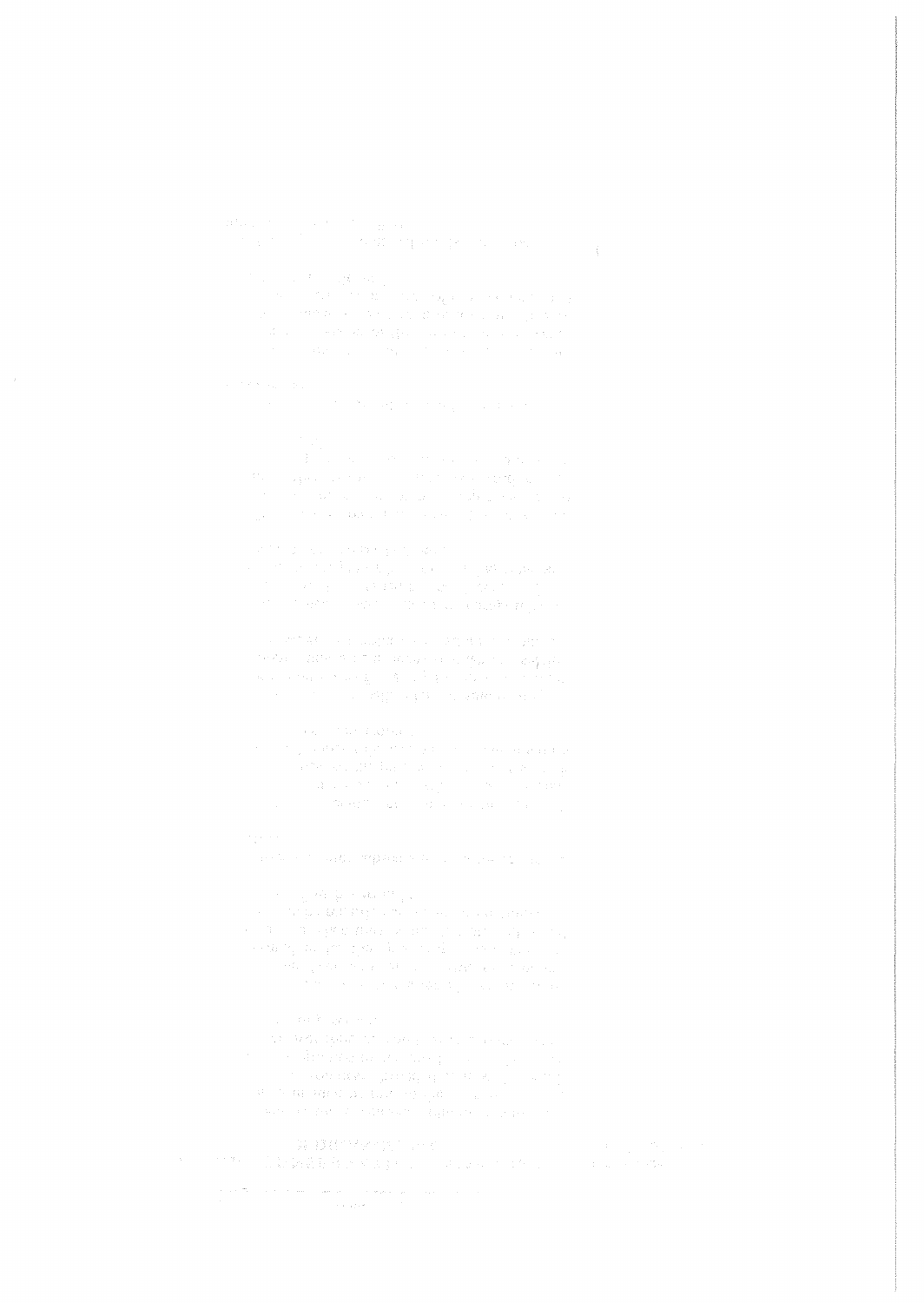$\label{eq:2.1} \frac{1}{\sqrt{2}}\int_{0}^{\infty}\frac{1}{\sqrt{2\pi}}\left(\frac{1}{\sqrt{2\pi}}\right)^{2}d\mu\int_{0}^{\infty}\frac{1}{\sqrt{2\pi}}\left(\frac{1}{\sqrt{2\pi}}\right)^{2}d\mu\int_{0}^{\infty}\frac{1}{\sqrt{2\pi}}\left(\frac{1}{\sqrt{2\pi}}\right)^{2}d\mu\int_{0}^{\infty}\frac{1}{\sqrt{2\pi}}\frac{1}{\sqrt{2\pi}}\frac{1}{\sqrt{2\pi}}\frac{1}{\sqrt{2\pi}}\frac{1}{\sqrt{2\pi}}$ 

 $\hat{\phi}$ 

 $\sim$ 

 $\mathcal{L}^{\text{max}}_{\text{max}}$  . The  $\mathcal{L}^{\text{max}}_{\text{max}}$